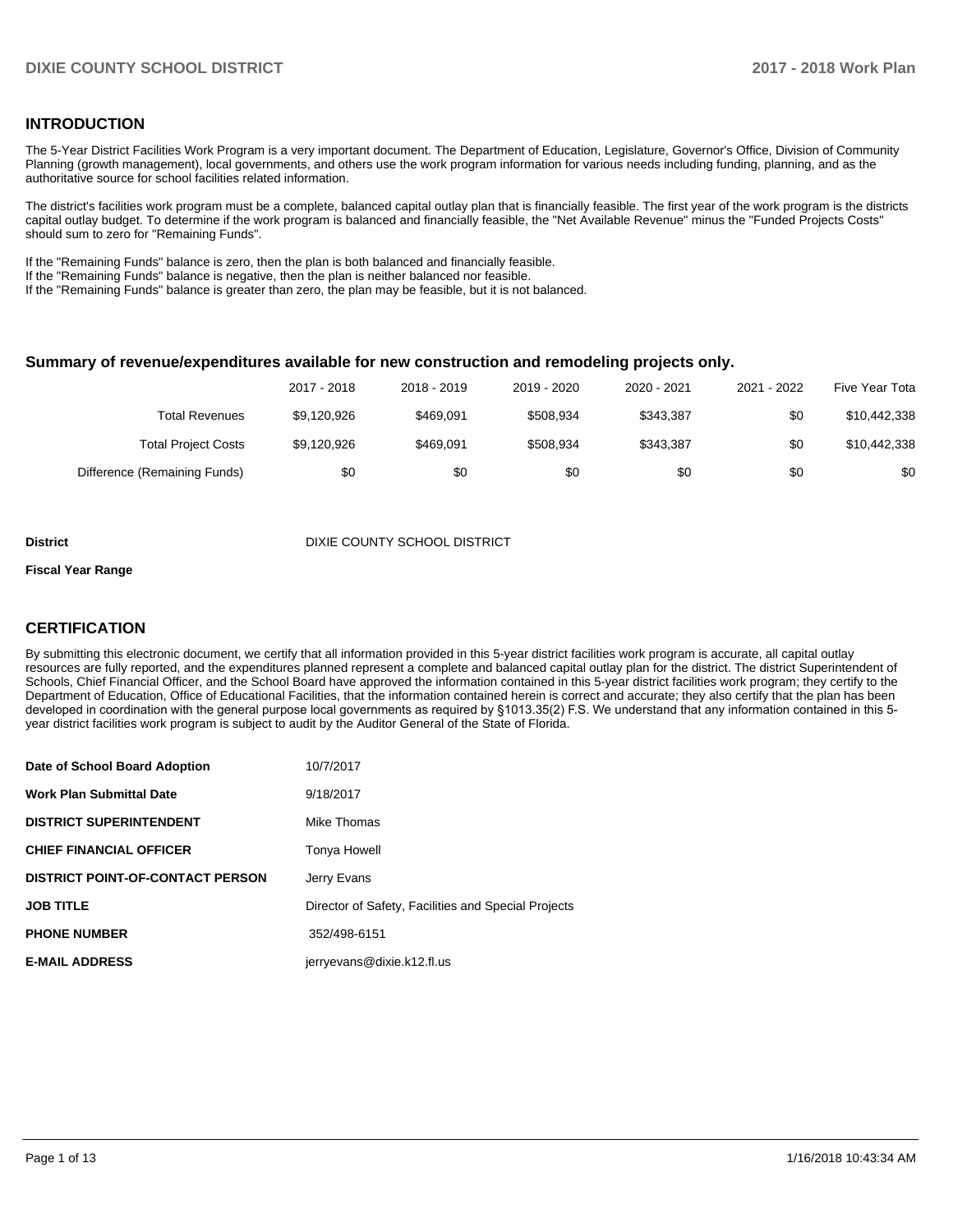# **Expenditures**

### **Expenditure for Maintenance, Repair and Renovation from 1.50-Mills and PECO**

Annually, prior to the adoption of the district school budget, each school board must prepare a tentative district facilities work program that includes a schedule of major repair and renovation projects necessary to maintain the educational and ancillary facilities of the district.

|                                  | Item                                                                                                                                                                   | 2017 - 2018<br><b>Actual Budget</b> | 2018 - 2019<br>Projected | 2019 - 2020<br>Projected | $2020 - 2021$<br>Projected | 2021 - 2022<br>Projected | <b>Total</b> |  |  |  |
|----------------------------------|------------------------------------------------------------------------------------------------------------------------------------------------------------------------|-------------------------------------|--------------------------|--------------------------|----------------------------|--------------------------|--------------|--|--|--|
| <b>HVAC</b>                      |                                                                                                                                                                        | \$0                                 | \$48,000                 | \$55,000                 | \$35,000                   | \$150,000                | \$288,000    |  |  |  |
| Locations:                       | DIXIE COUNTY ADMINISTRATION, JAMES M ANDERSON ELEMENTARY, OLD TOWN Education Complex, OLD TOWN ELEMENTARY,<br>RUTH RAINS MIDDLE                                        |                                     |                          |                          |                            |                          |              |  |  |  |
| Flooring                         |                                                                                                                                                                        | \$0                                 | \$30,000                 | \$25,000                 | \$10,000                   | \$15,000                 | \$80,000     |  |  |  |
| Locations:                       | DIXIE COUNTY ADMINISTRATION, DIXIE COUNTY SENIOR HIGH, JAMES M ANDERSON ELEMENTARY, OLD TOWN Education Complex,<br>OLD TOWN ELEMENTARY, RUTH RAINS MIDDLE              |                                     |                          |                          |                            |                          |              |  |  |  |
| Roofing                          |                                                                                                                                                                        | \$0                                 | \$10,000                 | \$21,787                 | \$25,000                   | \$20,000                 | \$76,787     |  |  |  |
| Locations:                       | OLD TOWN Education Complex, OLD TOWN ELEMENTARY, RUTH RAINS MIDDLE                                                                                                     |                                     |                          |                          |                            |                          |              |  |  |  |
| Safety to Life                   |                                                                                                                                                                        | \$50,000                            | \$12,512                 | \$10,000                 | \$5,000                    | \$35,000                 | \$112,512    |  |  |  |
| Locations:                       | DIXIE COUNTY ADMINISTRATION, DIXIE COUNTY SENIOR HIGH, JAMES M ANDERSON ELEMENTARY, OLD TOWN Education Complex,<br>OLD TOWN ELEMENTARY, RUTH RAINS MIDDLE              |                                     |                          |                          |                            |                          |              |  |  |  |
| Fencing                          |                                                                                                                                                                        | \$0                                 | \$10.000                 | \$7,664                  | \$3,000                    | \$1,123                  | \$21,787     |  |  |  |
|                                  | Locations:   DIXIE COUNTY ADMINISTRATION, DIXIE COUNTY SENIOR HIGH, JAMES M ANDERSON ELEMENTARY, OLD TOWN Education Complex,<br>OLD TOWN ELEMENTARY, RUTH RAINS MIDDLE |                                     |                          |                          |                            |                          |              |  |  |  |
| Parking                          |                                                                                                                                                                        | \$0                                 | \$5.000                  | \$3.672                  | \$2.000                    | \$2.000                  | \$12.672     |  |  |  |
|                                  | Locations: DIXIE COUNTY ADMINISTRATION, DIXIE COUNTY SENIOR HIGH, JAMES M ANDERSON ELEMENTARY, OLD TOWN Education Complex,<br>OLD TOWN ELEMENTARY, RUTH RAINS MIDDLE   |                                     |                          |                          |                            |                          |              |  |  |  |
| Electrical                       |                                                                                                                                                                        | \$0                                 | \$5,000                  | \$5,000                  | \$10,000                   | \$5,000                  | \$25,000     |  |  |  |
| Locations:                       | DIXIE COUNTY ADMINISTRATION, DIXIE COUNTY SENIOR HIGH, JAMES M ANDERSON ELEMENTARY, OLD TOWN Education Complex,<br>OLD TOWN ELEMENTARY, RUTH RAINS MIDDLE              |                                     |                          |                          |                            |                          |              |  |  |  |
| Fire Alarm                       |                                                                                                                                                                        | \$0                                 | \$9.000                  | \$9.000                  | \$2,000                    | \$2,000                  | \$22,000     |  |  |  |
| Locations:                       | DIXIE COUNTY ADMINISTRATION, DIXIE COUNTY SENIOR HIGH, JAMES M ANDERSON ELEMENTARY, OLD TOWN Education Complex,<br>OLD TOWN ELEMENTARY, RUTH RAINS MIDDLE              |                                     |                          |                          |                            |                          |              |  |  |  |
| Telephone/Intercom System        |                                                                                                                                                                        | \$0                                 | \$5,000                  | \$5,000                  | \$6,000                    | \$4,000                  | \$20,000     |  |  |  |
|                                  | Locations: DIXIE COUNTY ADMINISTRATION, DIXIE COUNTY SENIOR HIGH, JAMES M ANDERSON ELEMENTARY, OLD TOWN Education Complex,<br>OLD TOWN ELEMENTARY, RUTH RAINS MIDDLE   |                                     |                          |                          |                            |                          |              |  |  |  |
| <b>Closed Circuit Television</b> |                                                                                                                                                                        | \$0                                 | \$6.390                  | \$4.000                  | \$2.000                    | \$0                      | \$12,390     |  |  |  |
|                                  | Locations: DIXIE COUNTY ADMINISTRATION, DIXIE COUNTY SENIOR HIGH, JAMES M ANDERSON ELEMENTARY, OLD TOWN Education Complex,<br>OLD TOWN ELEMENTARY, RUTH RAINS MIDDLE   |                                     |                          |                          |                            |                          |              |  |  |  |
| Paint                            |                                                                                                                                                                        | \$0                                 | \$8,000                  | \$6,000                  | \$4,000                    | \$0                      | \$18,000     |  |  |  |
|                                  | Locations: DIXIE COUNTY ADMINISTRATION, DIXIE COUNTY SENIOR HIGH, JAMES M ANDERSON ELEMENTARY, OLD TOWN Education Complex,<br>OLD TOWN ELEMENTARY, RUTH RAINS MIDDLE   |                                     |                          |                          |                            |                          |              |  |  |  |
| Maintenance/Repair               |                                                                                                                                                                        | \$38,000                            | \$111,000                | \$111,000                | \$111,000                  | \$86,000                 | \$457,000    |  |  |  |
|                                  | Locations:   DIXIE COUNTY ADMINISTRATION, DIXIE COUNTY SENIOR HIGH, JAMES M ANDERSON ELEMENTARY, OLD TOWN Education Complex,<br>OLD TOWN ELEMENTARY, RUTH RAINS MIDDLE |                                     |                          |                          |                            |                          |              |  |  |  |
|                                  | Sub Total:                                                                                                                                                             | \$88,000                            | \$259,902                | \$263,123                | \$215,000                  | \$320,123                | \$1,146,148  |  |  |  |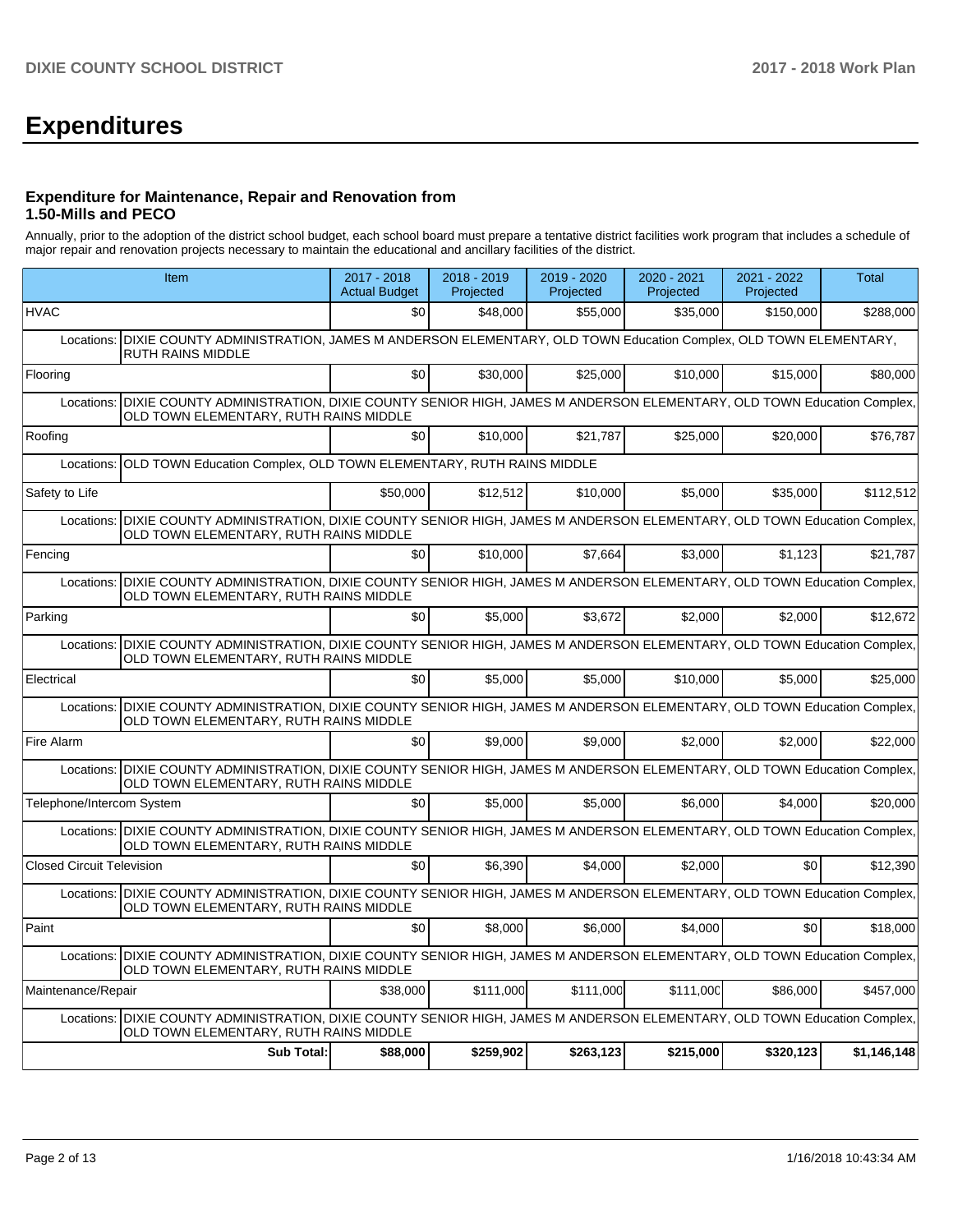| <b>IPECO Maintenance Expenditures</b> | \$32.674 | \$32,674  | \$32,674  | \$32,674  | \$32,674  | \$163.370 |
|---------------------------------------|----------|-----------|-----------|-----------|-----------|-----------|
| I.50 Mill Sub Total:İ                 | \$55,326 | \$227,228 | \$230,449 | \$182,326 | \$287,449 | \$982,778 |

No items have been specified.

| $\sim$<br>[Total:<br>. | \$88,000 | \$259.902 | $\overline{a}$<br>\$263.<br>149. | \$215,000 | \$320.123 | 148<br>I 41<br>- 1 |
|------------------------|----------|-----------|----------------------------------|-----------|-----------|--------------------|
|                        |          |           |                                  |           |           |                    |

#### **Local 1.50 Mill Expenditure For Maintenance, Repair and Renovation**

Anticipated expenditures expected from local funding sources over the years covered by the current work plan.

| Item                                                         | 2017 - 2018<br><b>Actual Budget</b> | 2018 - 2019<br>Projected | 2019 - 2020<br>Projected | 2020 - 2021<br>Projected | 2021 - 2022<br>Projected | <b>Total</b> |
|--------------------------------------------------------------|-------------------------------------|--------------------------|--------------------------|--------------------------|--------------------------|--------------|
| Remaining Maint and Repair from 1.5 Mills                    | \$55,326                            | \$227,228                | \$230,449                | \$182,326                | \$287,449                | \$982,778    |
| Maintenance/Repair Salaries                                  | \$200,000                           | \$0                      | \$0                      | \$0                      | \$100,000                | \$300,000    |
| <b>School Bus Purchases</b>                                  | \$0                                 | \$90,000                 | \$90,000                 | \$100,000                | \$100,000                | \$380,000    |
| <b>Other Vehicle Purchases</b>                               | \$0                                 | \$40,000                 | \$10,000                 | \$0                      | \$0                      | \$50,000     |
| Capital Outlay Equipment                                     | \$441,700                           | \$0                      | \$200,000                | \$111,000                | \$250,000                | \$1,002,700  |
| Rent/Lease Payments                                          | \$0                                 | \$0                      | \$0                      | \$0                      | \$342,000                | \$342,000    |
| <b>COP Debt Service</b>                                      | \$0                                 | \$0                      | \$0                      | \$0                      | \$0                      | \$0          |
| Rent/Lease Relocatables                                      | \$0                                 | \$0                      | \$0                      | \$0                      | \$0                      | \$0          |
| <b>Environmental Problems</b>                                | \$0                                 | \$0                      | \$0                      | \$0                      | \$0                      | \$0          |
| ls.1011.14 Debt Service                                      | \$0                                 | \$0                      | \$0                      | \$0                      | \$0                      | \$0          |
| Special Facilities Construction Account                      | \$0                                 | \$0                      | \$0                      | \$0                      | \$0                      | \$0          |
| Premiums for Property Casualty Insurance - 1011.71<br>(4a,b) | \$120,000                           | \$120,000                | \$125,000                | \$125,000                | \$125,000                | \$615,000    |
| Qualified School Construction Bonds (QSCB)                   | \$0                                 | \$0                      | \$0                      | \$0                      | \$0                      | \$0          |
| Qualified Zone Academy Bonds (QZAB)                          | \$0                                 | \$0                      | \$0                      | \$0                      | \$0                      | \$0          |
| Copier Lease                                                 | \$0                                 | \$0                      | \$0                      | \$50,000                 | \$0                      | \$50,000     |
| <b>Local Expenditure Totals:</b>                             | \$817,026                           | \$477,228                | \$655,449                | \$568,326                | \$1,204,449              | \$3,722,478  |

# **Revenue**

# **1.50 Mill Revenue Source**

Schedule of Estimated Capital Outlay Revenue from each currently approved source which is estimated to be available for expenditures on the projects included in the tentative district facilities work program. All amounts are NET after considering carryover balances, interest earned, new COP's, 1011.14 and 1011.15 loans, etc. Districts cannot use 1.5-Mill funds for salaries except for those explicitly associated with maintenance/repair projects. (1011.71 (5), F.S.)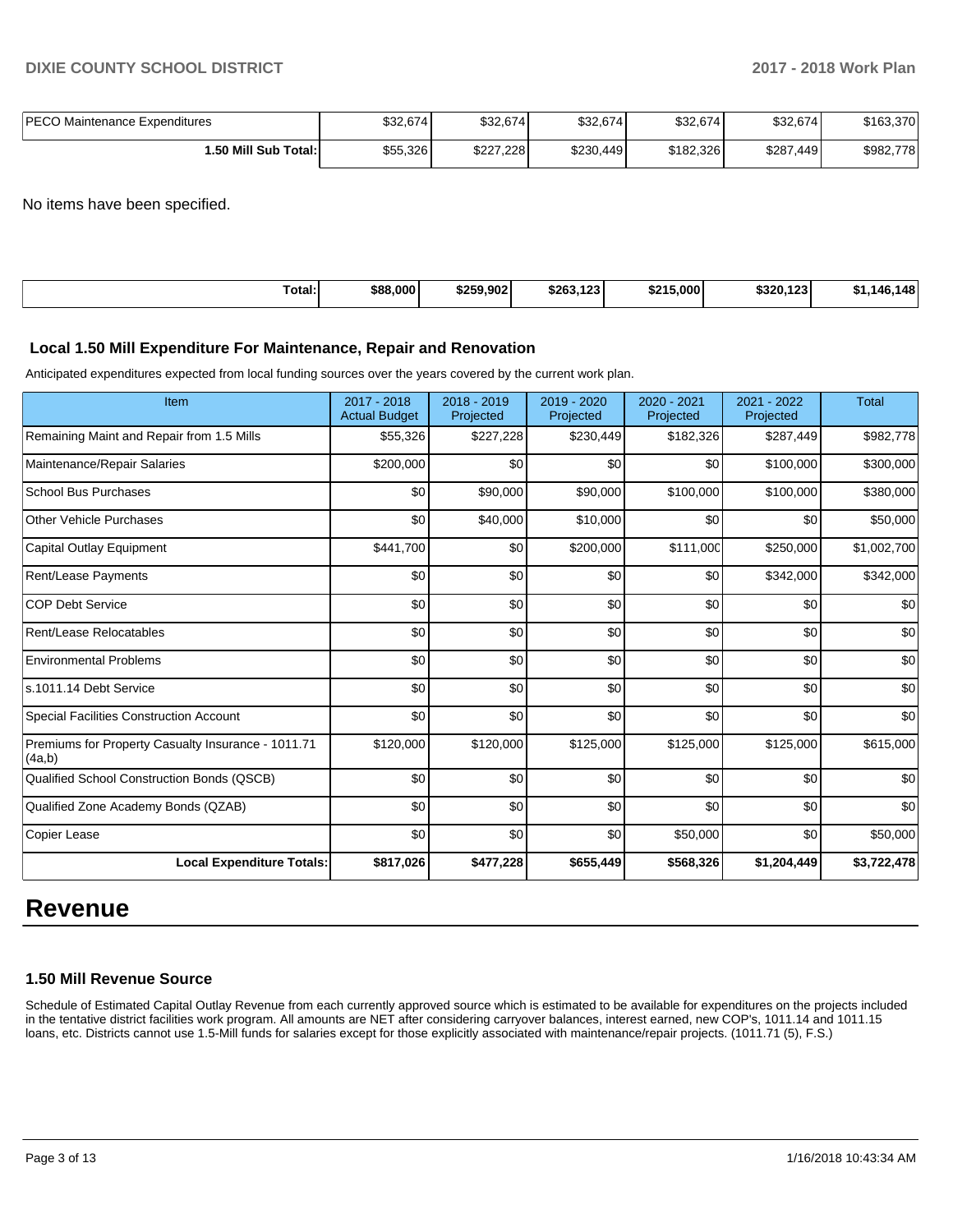# **DIXIE COUNTY SCHOOL DISTRICT 2017 - 2018 Work Plan**

| <b>Item</b>                                                                       | Fund | 2017 - 2018<br><b>Actual Value</b> | $2018 - 2019$<br>Projected | 2019 - 2020<br>Projected | $2020 - 2021$<br>Projected | 2021 - 2022<br>Projected | <b>Total</b>    |
|-----------------------------------------------------------------------------------|------|------------------------------------|----------------------------|--------------------------|----------------------------|--------------------------|-----------------|
| $(1)$ Non-exempt property<br>lassessed valuation                                  |      | \$527,544,637                      | \$605,750,598              | \$606,843,890            | \$640,543,040              | \$676,432,769            | \$3,057,114,934 |
| (2) The Millege projected for<br>discretionary capital outlay per<br>ls.1011.71   |      | 1.50                               | 1.50                       | 1.50                     | 1.50                       | 1.50                     |                 |
| (3) Full value of the 1.50-Mill<br>discretionary capital outlay per<br>ls.1011.71 |      | \$886,275                          | \$1,017,661                | \$1,019,498              | \$1,076,112                | \$1,136,407              | \$5,135,953     |
| (4) Value of the portion of the 1.50<br>-Mill ACTUALLY levied                     | 370I | \$759,664                          | \$872,281                  | \$873,855                | \$922,382                  | \$974,063                | \$4,402,245     |
| $(5)$ Difference of lines $(3)$ and $(4)$                                         |      | \$126,611                          | \$145,380                  | \$145,643                | \$153,730                  | \$162,344                | \$733,708       |

# **PECO Revenue Source**

The figure in the row designated "PECO Maintenance" will be subtracted from funds available for new construction because PECO maintenance dollars cannot be used for new construction.

| Item                          | Fund             | $2017 - 2018$<br><b>Actual Budget</b> | $2018 - 2019$<br>Projected | 2019 - 2020<br>Projected | $2020 - 2021$<br>Projected | $2021 - 2022$<br>Projected | <b>Total</b> |
|-------------------------------|------------------|---------------------------------------|----------------------------|--------------------------|----------------------------|----------------------------|--------------|
| <b>IPECO New Construction</b> | 340 <sup>1</sup> | \$0                                   | \$0 <sub>1</sub>           | \$46.490                 | \$56,000                   | \$206,348                  | \$308,838    |
| PECO Maintenance Expenditures |                  | \$32,674                              | \$32,674                   | \$32,674                 | \$32,674                   | \$32,674                   | \$163,370    |
|                               |                  | \$32,674                              | \$32,674                   | \$79.164                 | \$88,674                   | \$239,022                  | \$472,208    |

# **CO & DS Revenue Source**

Revenue from Capital Outlay and Debt Service funds.

| <b>Item</b>                               | Fund | $2017 - 2018$<br><b>Actual Budget</b> | $2018 - 2019$<br>Projected | 2019 - 2020<br>Projected | $2020 - 2021$<br>Projected | 2021 - 2022<br>Projected | Total     |
|-------------------------------------------|------|---------------------------------------|----------------------------|--------------------------|----------------------------|--------------------------|-----------|
| ICO & DS Cash Flow-through<br>Distributed | 360  | \$23.288                              | \$23.288                   | \$23.288                 | \$23,288                   | \$23,288                 | \$116.440 |
| ICO & DS Interest on<br>Undistributed CO  | 360  | \$750                                 | \$750                      | \$750                    | \$750                      | \$750                    | \$3,750   |
|                                           |      | \$24,038                              | \$24.038                   | \$24.038                 | \$24,038                   | \$24.038                 | \$120,190 |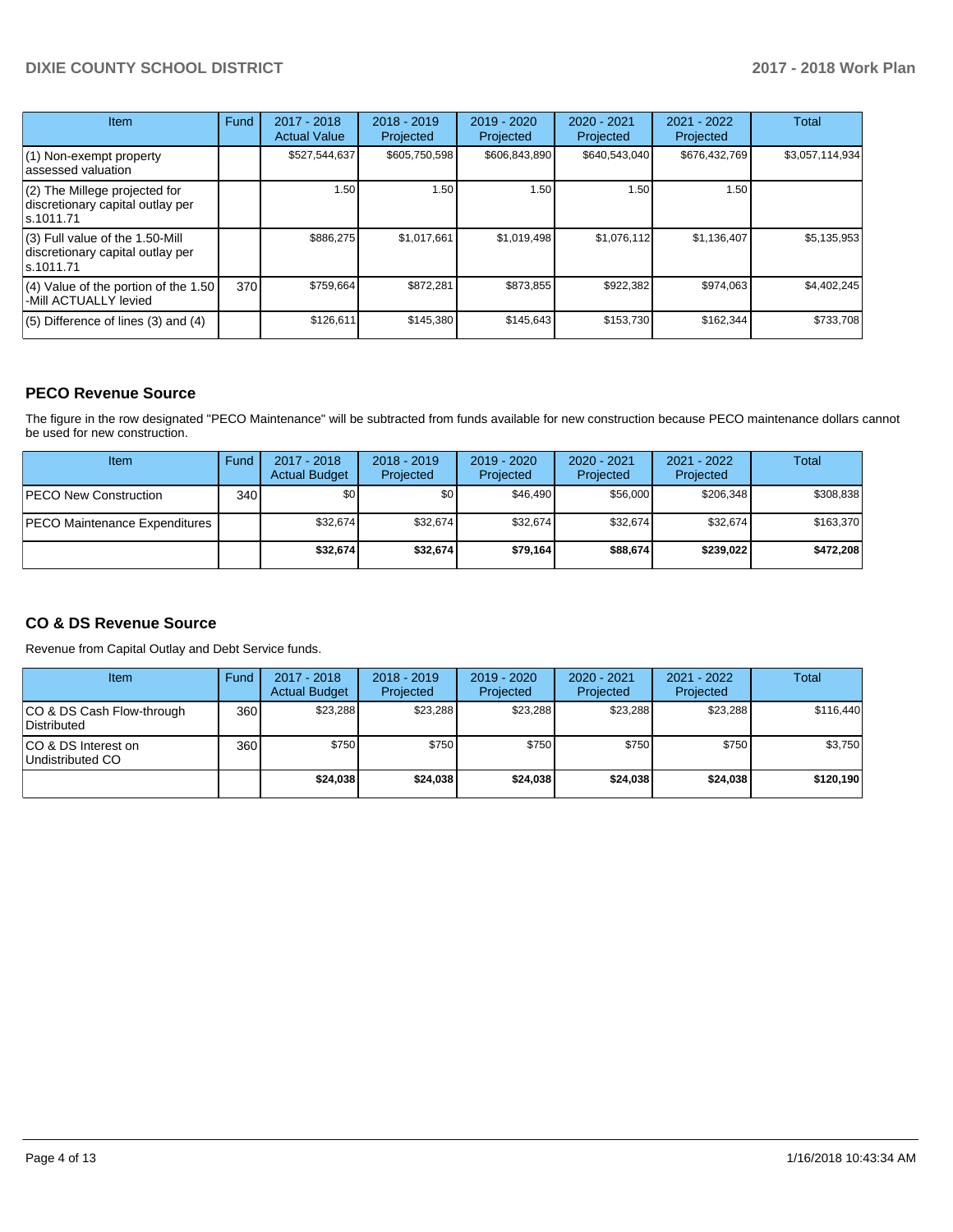### **Fair Share Revenue Source**

Nothing reported for this section. All legally binding commitments for proportionate fair-share mitigation for impacts on public school facilities must be included in the 5-year district work program.

#### **Sales Surtax Referendum**

Specific information about any referendum for a 1-cent or 1/2-cent surtax referendum during the previous year.

**Did the school district hold a surtax referendum during the past fiscal year 2016 - 2017?**

No

#### **Additional Revenue Source**

Any additional revenue sources

| Item                                                                                                                      | 2017 - 2018<br><b>Actual Value</b> | 2018 - 2019<br>Projected | 2019 - 2020<br>Projected | $2020 - 2021$<br>Projected | $2021 - 2022$<br>Projected | <b>Total</b> |
|---------------------------------------------------------------------------------------------------------------------------|------------------------------------|--------------------------|--------------------------|----------------------------|----------------------------|--------------|
| Proceeds from local governmental<br>infrastructure sales surtax                                                           | \$0                                | \$0                      | \$0                      | \$0                        | \$0                        | \$0          |
| Proceeds from Certificates of<br>Participation (COP's) Sale                                                               | \$0                                | \$0                      | \$0                      | \$0                        | \$0                        | \$0          |
| Classrooms First Bond proceeds amount<br>authorized in FY 1997-98                                                         | \$0                                | \$0                      | \$0                      | \$0                        | \$0                        | \$0          |
| Classrooms for Kids                                                                                                       | \$0                                | \$0                      | \$0                      | \$0                        | \$0                        | \$0          |
| <b>District Equity Recognition</b>                                                                                        | \$0                                | \$0                      | \$0                      | \$0                        | \$0                        | \$0          |
| <b>Federal Grants</b>                                                                                                     | \$0                                | \$0                      | \$0                      | \$0                        | \$0                        | \$0          |
| Proportionate share mitigation (actual<br>cash revenue only, not in kind donations)                                       | \$0                                | \$0                      | \$0                      | \$0                        | \$0                        | \$0          |
| Impact fees received                                                                                                      | \$0                                | \$0                      | \$0                      | \$0                        | \$0                        | \$0          |
| Private donations                                                                                                         | \$0                                | \$0                      | \$0                      | \$0                        | \$0                        | \$0          |
| Grants from local governments or not-for-<br>profit organizations                                                         | \$0                                | \$0                      | \$0                      | \$0                        | \$0                        | \$0          |
| Interest, Including Profit On Investment                                                                                  | \$0                                | \$0                      | \$0                      | \$0                        | \$0                        | \$0          |
| Revenue from Bonds pledging proceeds<br>from 1 cent or 1/2 cent Sales Surtax                                              | \$0                                | \$0                      | \$0                      | \$0                        | \$0                        | \$0          |
| <b>Total Fund Balance Carried Forward</b>                                                                                 | \$3,354,250                        | \$650,000                | \$220,000                | \$125,000                  | \$0                        | \$4,349,250  |
| General Capital Outlay Obligated Fund<br><b>Balance Carried Forward From Total</b><br><b>Fund Balance Carried Forward</b> | \$0                                | (\$600,000)              | \$0                      | \$0                        | \$0                        | (\$600,000)  |
| <b>Special Facilities Construction Account</b>                                                                            | \$8,900,000                        | \$0                      | \$0                      | \$0                        | \$0                        | \$8,900,000  |
| One Cent - 1/2 Cent Sales Surtax Debt<br>Service From Total Fund Balance Carried<br>Forward                               | \$0                                | \$0                      | \$0                      | \$0                        | \$0                        | \$0          |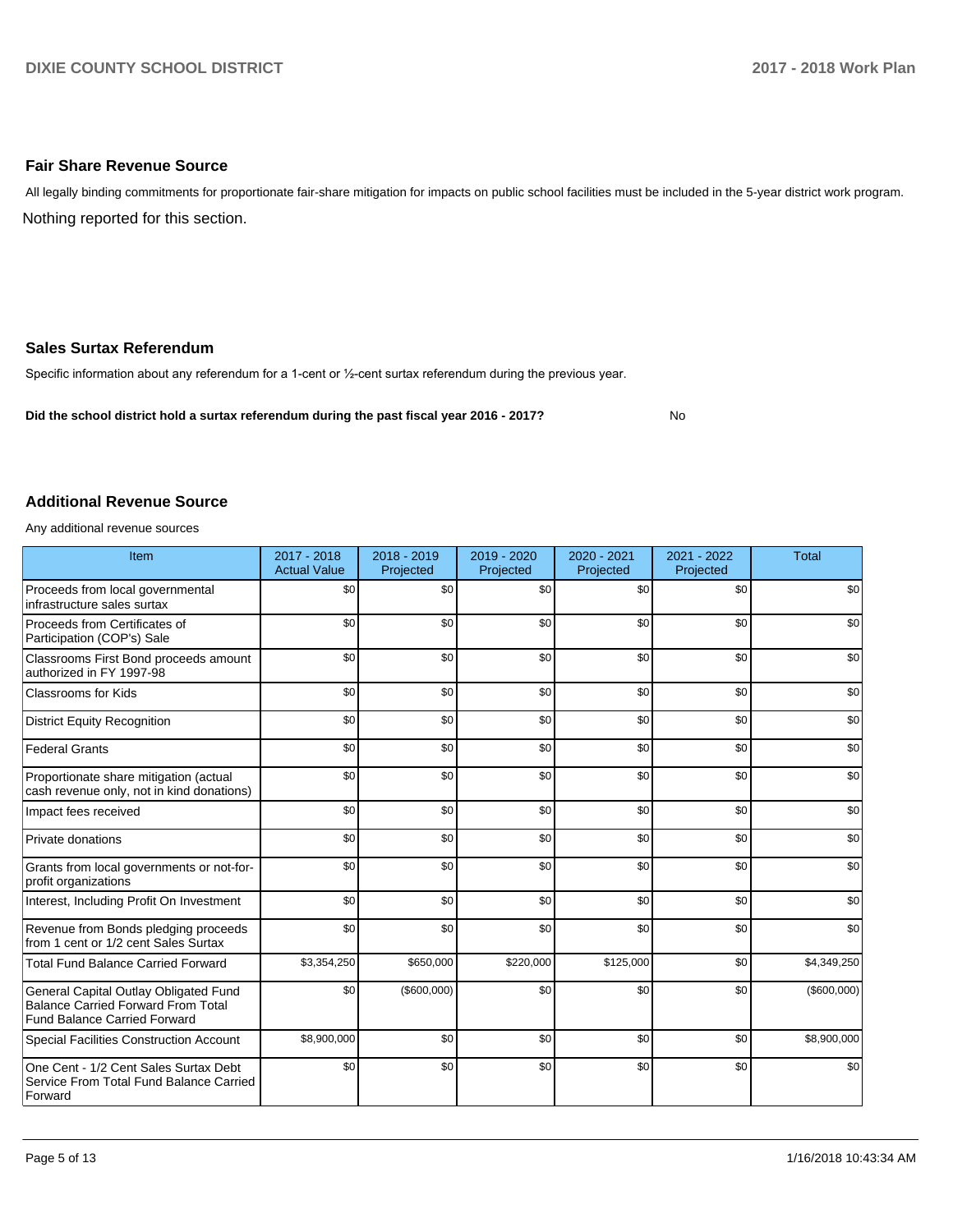# **DIXIE COUNTY SCHOOL DISTRICT 2017 - 2018 Work Plan**

| Capital Outlay Projects Funds Balance<br>Carried Forward From Total Fund<br>Balance Carried Forward | (\$3,100,000) | \$0      | \$0       | (\$215,707) | \$0 <sub>1</sub> | (\$3,315,707) |
|-----------------------------------------------------------------------------------------------------|---------------|----------|-----------|-------------|------------------|---------------|
| Proceeds from a s.1011.14/15 F.S. Loans I                                                           | \$0           | \$0      | \$0       | \$0         | \$0 <sub>1</sub> | \$0           |
| District Bonds - Voted local bond<br>referendum proceeds per s.9, Art VII<br>State Constitution     | \$0           | \$0      | \$0       | \$0         | \$0 <sub>1</sub> | \$0           |
| Proceeds from Special Act Bonds                                                                     | \$0           | \$0      | \$0       | \$0         | \$0              | \$0           |
| Estimated Revenue from CO & DS Bond<br> Sale                                                        | \$0           | \$0      | \$0       | \$0         | \$0 <sub>1</sub> | \$0           |
| Proceeds from Voted Capital<br>Improvements millage                                                 | \$0           | \$0      | \$0       | \$0         | \$0              | \$0           |
| Other Revenue for Other Capital Projects                                                            | \$0           | \$0      | \$0       | \$0         | \$0              | \$0           |
| Proceeds from 1/2 cent sales surtax<br>authorized by school board                                   | \$0           | \$0      | \$0       | \$0         | \$0              | \$0           |
| <b>Subtotal</b>                                                                                     | \$9,154,250   | \$50,000 | \$220,000 | (\$90,707)  | \$0              | \$9,333,543   |

# **Total Revenue Summary**

| <b>Item Name</b>                                              | $2017 - 2018$<br><b>Budget</b> | $2018 - 2019$<br>Projected | 2019 - 2020<br>Projected | $2020 - 2021$<br>Projected | 2021 - 2022<br>Projected | <b>Five Year Total</b> |
|---------------------------------------------------------------|--------------------------------|----------------------------|--------------------------|----------------------------|--------------------------|------------------------|
| Local 1.5 Mill Discretionary Capital Outlay<br><b>Revenue</b> | \$759.664                      | \$872.281                  | \$873.855                | \$922.382                  | \$974.063                | \$4,402,245            |
| PECO and 1.5 Mill Maint and Other 1.5<br>Mill Expenditures    | (\$817,026)                    | (\$477,228)                | (\$655,449)              | (\$568,326)                | (\$1,204,449)            | (\$3,722,478)          |
| <b>PECO Maintenance Revenue</b>                               | \$32,674                       | \$32,674                   | \$32,674                 | \$32.674                   | \$32.674                 | \$163,370              |
| <b>Available 1.50 Mill for New</b><br>  Construction          | (\$57,362)                     | \$395.053                  | \$218,406                | \$354,056                  | (\$230,386)              | \$679,767              |

| Item Name                             | $2017 - 2018$<br><b>Budget</b> | $2018 - 2019$<br>Projected | $2019 - 2020$<br>Projected | $2020 - 2021$<br>Projected | 2021 - 2022<br>Projected | <b>Five Year Total</b> |
|---------------------------------------|--------------------------------|----------------------------|----------------------------|----------------------------|--------------------------|------------------------|
| ICO & DS Revenue                      | \$24,038                       | \$24,038                   | \$24,038                   | \$24,038                   | \$24,038                 | \$120,190              |
| <b>IPECO New Construction Revenue</b> | \$0                            | \$0                        | \$46,490                   | \$56,000                   | \$206,348                | \$308,838              |
| Other/Additional Revenue              | \$9,154,250                    | \$50,000                   | \$220,000                  | (\$90,707)                 | \$0 <sub>1</sub>         | \$9,333,543            |
| <b>Total Additional Revenuel</b>      | \$9,178,288                    | \$74,038                   | \$290,528                  | (\$10,669)                 | \$230,386                | \$9,762,571            |
| <b>Total Available Revenue</b>        | \$9,120,926                    | \$469,091                  | \$508.934                  | \$343,387                  | \$0                      | \$10,442,338           |

# **Project Schedules**

# **Capacity Project Schedules**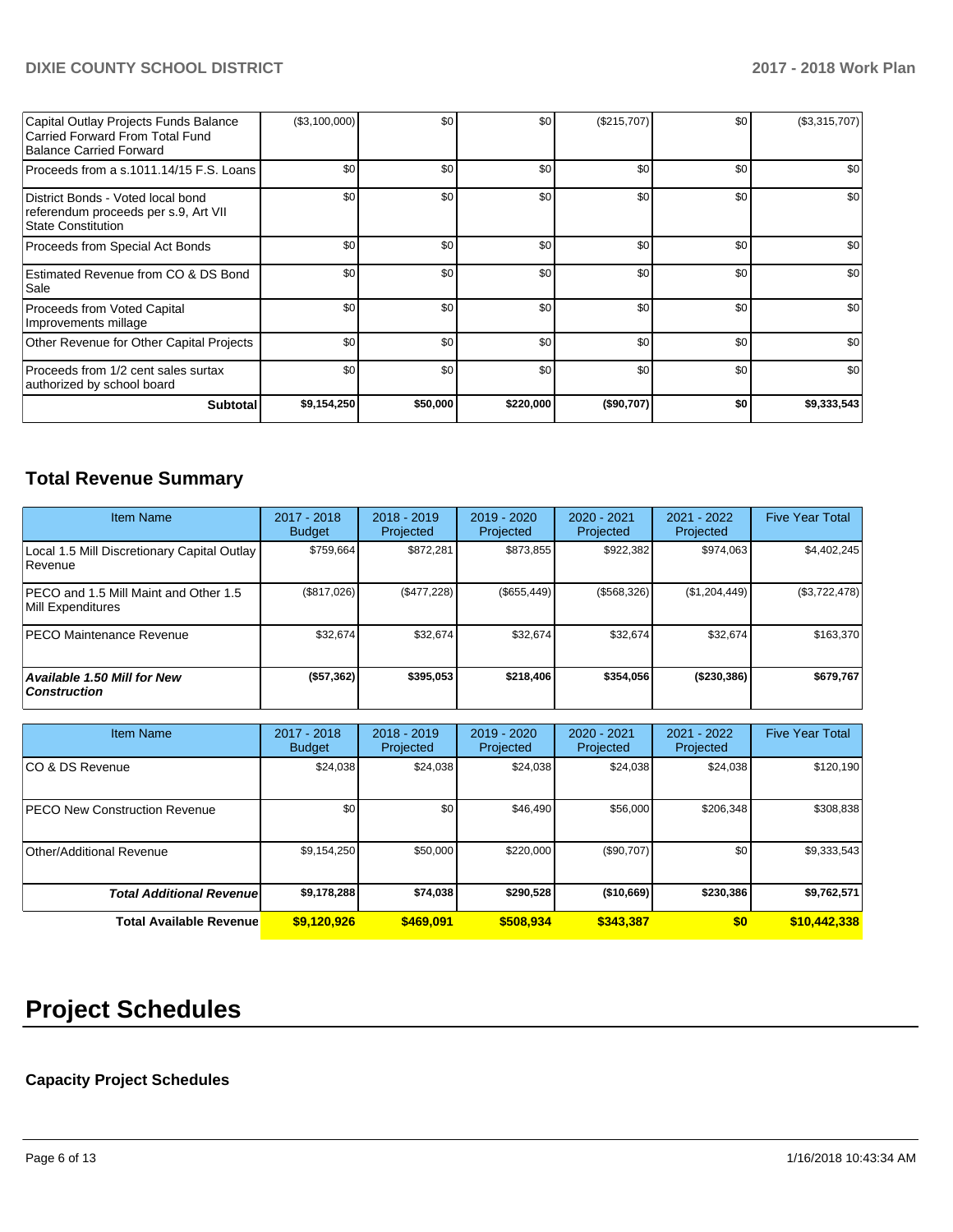A schedule of capital outlay projects necessary to ensure the availability of satisfactory classrooms for the projected student enrollment in K-12 programs.

Nothing reported for this section.

Nothing reported for this section.

#### **Other Project Schedules**

Major renovations, remodeling, and additions of capital outlay projects that do not add capacity to schools.

| <b>Project Description</b>              | Location                              | 2017 - 2018<br><b>Actual Budget</b> | $2018 - 2019$<br>Projected | 2019 - 2020<br>Projected | 2020 - 2021<br>Projected | 2021 - 2022<br>Projected | Total           | Funded |
|-----------------------------------------|---------------------------------------|-------------------------------------|----------------------------|--------------------------|--------------------------|--------------------------|-----------------|--------|
| Convert to Elementary Grade<br>llevels. | <b>RUTH RAINS MIDDLE</b>              | \$219.659                           | \$189.629                  | \$116,000                | \$0                      | \$0                      | \$525,288 Yes   |        |
| Convert to Administrative Use           | JAMES M ANDERSON<br><b>ELEMENTARY</b> | \$1,267                             | \$7,181                    | \$0                      | \$0                      | \$0                      | \$8.448 Yes     |        |
| Remodel and Renovate                    | <b>OLD TOWN</b><br>ELEMENTARY         | \$0                                 | \$272,281                  | \$392.934                | \$343,387                | \$0                      | \$1,008,602 Yes |        |
|                                         |                                       | \$220.926                           | \$469.091                  | \$508,934                | \$343,387                | \$0                      | \$1,542,338     |        |

### **Additional Project Schedules**

Any projects that are not identified in the last approved educational plant survey.

| <b>Project Description</b>                                | Location                  | <b>Num</b> | 2017 - 2018<br>Classroom Actual Budget | $2018 - 2019$<br>Projected | 2019 - 2020<br>Projected | 2020 - 2021<br>Projected | 2021 - 2022<br>Projected | Total           | Funded |
|-----------------------------------------------------------|---------------------------|------------|----------------------------------------|----------------------------|--------------------------|--------------------------|--------------------------|-----------------|--------|
| Construction of Dixie<br>County new Middle<br>High School | Location not<br>specified | 42         | \$8,900,000                            | \$0                        | \$0                      | \$0                      | \$0                      | \$8,900,000 Yes |        |
|                                                           |                           | 42         | \$8,900,000                            | \$0                        | \$0                      | \$0                      | \$0                      | \$8,900,000     |        |

# **Non Funded Growth Management Project Schedules**

Schedule indicating which projects, due to planned development, that CANNOT be funded from current revenues projected over the next five years.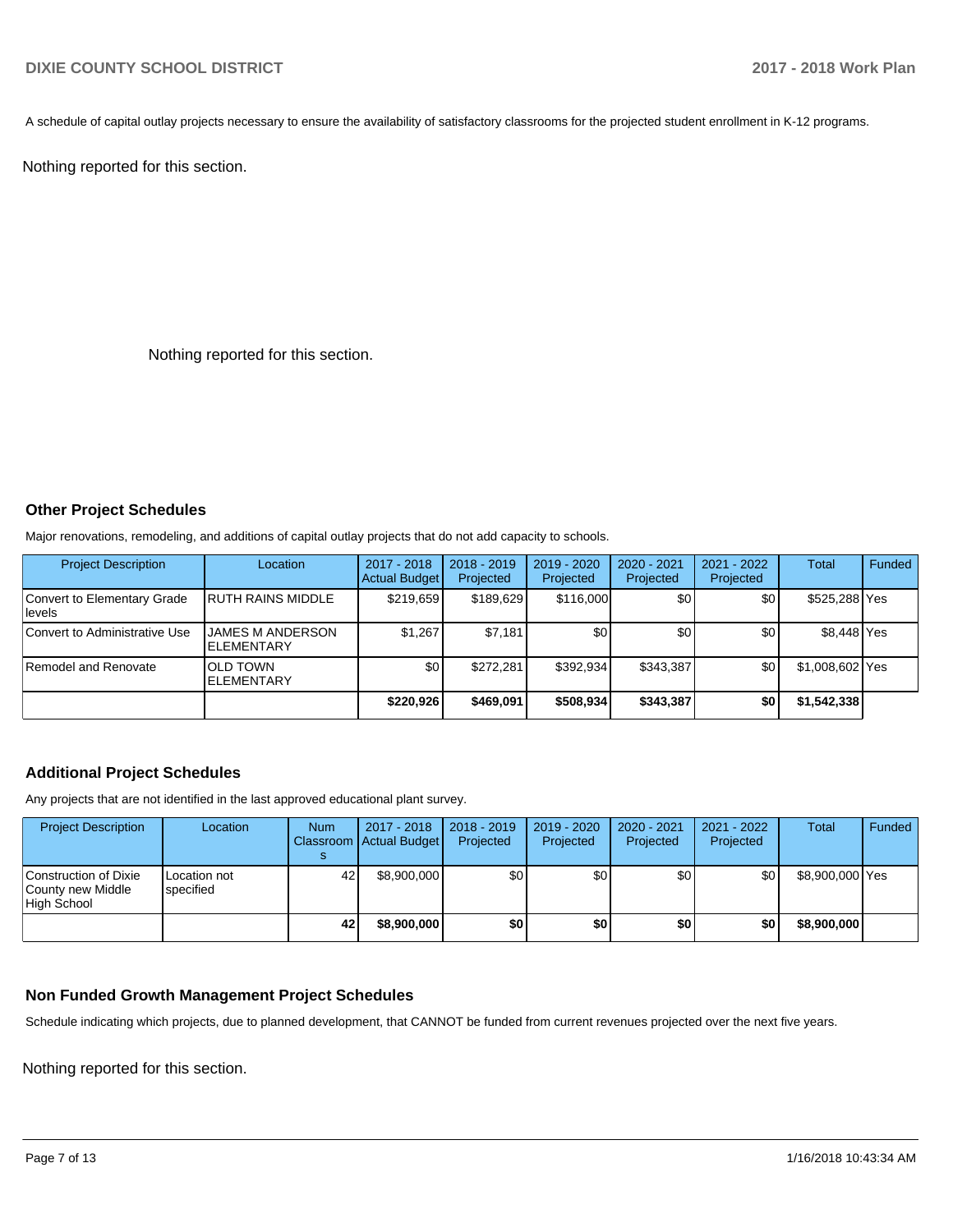# **Tracking**

# **Capacity Tracking**

| Location                                     | $2017 -$<br>2018 Satis.<br>Stu. Sta. | Actual<br>$2017 -$<br><b>2018 FISH</b><br>Capacity | Actual<br>$2016 -$<br>2017<br><b>COFTE</b> | # Class<br><b>Rooms</b> | Actual<br>Average<br>$2017 -$<br>2018 Class<br><b>Size</b> | Actual<br>$2017 -$<br>2018<br><b>Utilization</b> | <b>New</b><br>Stu.<br>Capacity | <b>New</b><br>Rooms to<br>be<br>Added/Re<br>moved | Projected<br>$2021 -$<br>2022<br><b>COFTE</b> | Projected<br>$2021 -$<br>2022<br><b>Utilization</b> | Projected<br>$2021 -$<br>2022 Class<br><b>Size</b> |
|----------------------------------------------|--------------------------------------|----------------------------------------------------|--------------------------------------------|-------------------------|------------------------------------------------------------|--------------------------------------------------|--------------------------------|---------------------------------------------------|-----------------------------------------------|-----------------------------------------------------|----------------------------------------------------|
| <b>DIXIE COUNTY SENIOR</b><br><b>HIGH</b>    | 687                                  | 549                                                | 467                                        | 28                      | 17                                                         | 85.00 %                                          | $-687$                         | 0                                                 |                                               | 0.00%                                               | 0                                                  |
| <b>OLD TOWN Education</b><br>Complex         | 50                                   | 50                                                 | 6                                          | 2                       | 3                                                          | 11.00 %                                          | $\Omega$                       | 0                                                 | 0                                             | 0.00%                                               | $\Omega$                                           |
| <b>JAMES M ANDERSON</b><br><b>ELEMENTARY</b> | 731                                  | 731                                                | 511                                        | 39                      | 13                                                         | 70.00 %                                          | $-130$                         | $\Omega$                                          | $\Omega$                                      | 0.00 %                                              | $\Omega$                                           |
| <b>RUTH RAINS MIDDLE</b>                     | 636                                  | 572                                                | 446                                        | 29                      | 15                                                         | 78.00 %                                          | 86                             | $\Omega$                                          | 575                                           | 87.00 %                                             | 20                                                 |
| <b>OLD TOWN</b><br>IELEMENTARY               | 662                                  | 662                                                | 545                                        | 35                      | 16                                                         | 82.00 %                                          | $\Omega$                       | 0                                                 | 445                                           | 67.00 %                                             | 13                                                 |
| <b>DIXIE COUNTY SENIOR</b><br>HIGH (NEW)     | 945                                  |                                                    |                                            | 41                      | $\Omega$                                                   | 0.00 %                                           | 731                            | $\Omega$                                          | 1,016                                         | 139.00 %                                            | 25                                                 |
|                                              | 3,711                                | 2,564                                              | 1,974                                      | 174                     | 11                                                         | 76.98 %                                          | $\Omega$                       | 0                                                 | 2,036                                         | 79.41 %                                             | 12                                                 |

The COFTE Projected Total (2,036) for 2021 - 2022 must match the Official Forecasted COFTE Total (2,036 ) for 2021 - 2022 before this section can be completed. In the event that the COFTE Projected Total does not match the Official forecasted COFTE, then the Balanced Projected COFTE Table should be used to balance COFTE.

| Projected COFTE for 2021 - 2022 |       |  |  |  |  |
|---------------------------------|-------|--|--|--|--|
| Elementary (PK-3)               | 776   |  |  |  |  |
| Middle (4-8)                    | 781   |  |  |  |  |
| High (9-12)                     | 479   |  |  |  |  |
|                                 | 2,036 |  |  |  |  |

| <b>Grade Level Type</b> | <b>Balanced Projected</b><br>COFTE for 2021 - 2022 |
|-------------------------|----------------------------------------------------|
|                         |                                                    |
|                         |                                                    |
| Elementary (PK-3)       |                                                    |
| Middle (4-8)            |                                                    |
| High (9-12)             |                                                    |
|                         | 2,036                                              |

# **Relocatable Replacement**

Number of relocatable classrooms clearly identified and scheduled for replacement in the school board adopted financially feasible 5-year district work program.

| -ocation                          | $-2018$<br>2017 | 2018 - 2019 | $2019 - 2020$ | 2020 - 2021 | $-2022$<br>2021 | Year 5 Total |
|-----------------------------------|-----------------|-------------|---------------|-------------|-----------------|--------------|
| Total Relocatable Replacements: I |                 |             |               |             |                 |              |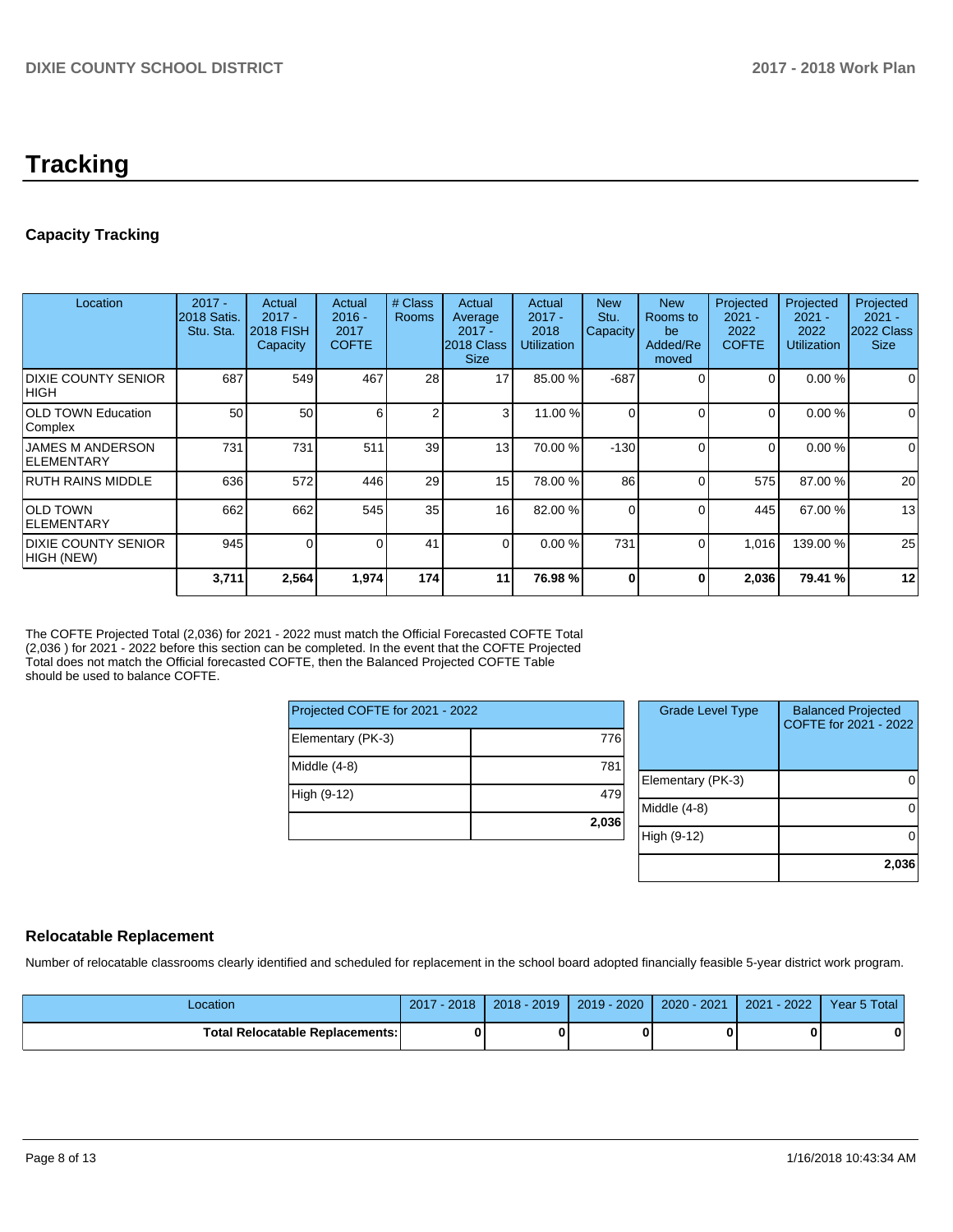# **Charter Schools Tracking**

Information regarding the use of charter schools.

| Location-Type | # Relocatable<br>units or<br>permanent<br>classrooms | Owner     | <b>Year Started or I</b><br>Scheduled | <b>Student</b><br><b>Stations</b> | <b>Students</b><br>Enrolled | Years in<br>Contract | <b>Total Charter</b><br><b>Students</b><br>projected for<br>2021 - 2022 |
|---------------|------------------------------------------------------|-----------|---------------------------------------|-----------------------------------|-----------------------------|----------------------|-------------------------------------------------------------------------|
| Cross City-KG |                                                      | 3 PRIVATE | 2011                                  | 38 <sup>1</sup>                   | 18                          |                      | 38 <sup>1</sup>                                                         |
|               |                                                      |           |                                       | 38 <sup>1</sup>                   | 18                          |                      | 38 <sup>1</sup>                                                         |

#### **Special Purpose Classrooms Tracking**

The number of classrooms that will be used for certain special purposes in the current year, by facility and type of classroom, that the district will, 1), not use for educational purposes, and 2), the co-teaching classrooms that are not open plan classrooms and will be used for educational purposes.

| School                               | School Type | $\parallel \#$ of Elementary $\parallel \#$ of Middle 4-8 $\parallel \#$ of High 9-12<br>K-3 Classrooms I | <b>Classrooms</b> | <b>Classrooms</b> | # of $ESE$<br><b>Classrooms</b> | # of Combo<br><b>Classrooms</b> | Total<br><b>Classrooms</b> |
|--------------------------------------|-------------|-----------------------------------------------------------------------------------------------------------|-------------------|-------------------|---------------------------------|---------------------------------|----------------------------|
| <b>Total Educational Classrooms:</b> |             |                                                                                                           |                   |                   |                                 |                                 | 0                          |

| School                               |  | School Type $\mu$ of Elementary $\mu$ of Middle 4-8 $\mu$ of High 9-12<br>K-3 Classrooms | <b>Classrooms</b> | <b>Classrooms</b> | # of $ESE$<br><b>Classrooms</b> | # of Combo<br><b>Classrooms</b> | <b>Total</b><br><b>Classrooms</b> |
|--------------------------------------|--|------------------------------------------------------------------------------------------|-------------------|-------------------|---------------------------------|---------------------------------|-----------------------------------|
| <b>Total Co-Teaching Classrooms:</b> |  |                                                                                          |                   |                   |                                 |                                 | 0                                 |

#### **Infrastructure Tracking**

**Necessary offsite infrastructure requirements resulting from expansions or new schools. This section should include infrastructure information related to capacity project schedules and other project schedules (Section 4).** 

Not Specified

**Proposed location of planned facilities, whether those locations are consistent with the comprehensive plans of all affected local governments, and recommendations for infrastructure and other improvements to land adjacent to existing facilities. Provisions of 1013.33(12), (13) and (14) and 1013.36 must be addressed for new facilities planned within the 1st three years of the plan (Section 5).** 

Not Specified

**Consistent with Comp Plan?** No

#### **Net New Classrooms**

The number of classrooms, by grade level and type of construction, that were added during the last fiscal year.

| List the net new classrooms added in the 2016 - 2017 fiscal year.                                                                                       |                              |                            | List the net new classrooms to be added in the 2017 - 2018 fiscal<br>vear. |                        |                                                                                                                        |  |  |   |
|---------------------------------------------------------------------------------------------------------------------------------------------------------|------------------------------|----------------------------|----------------------------------------------------------------------------|------------------------|------------------------------------------------------------------------------------------------------------------------|--|--|---|
| "Classrooms" is defined as capacity carrying classrooms that are added to increase<br>capacity to enable the district to meet the Class Size Amendment. |                              |                            | Totals for fiscal year 2017 - 2018 should match totals in Section 15A.     |                        |                                                                                                                        |  |  |   |
| Location                                                                                                                                                | $2016 - 2017$ #<br>Permanent | $2016 - 2017$ #<br>Modular | $2016 - 2017$ #<br>Relocatable                                             | $2016 - 2017$<br>Total | $2017 - 2018$ #<br>$2017 - 2018$ #<br>$2017 - 2018$ #<br>$2017 - 2018$<br>Relocatable<br>Modular<br>Total<br>Permanent |  |  |   |
| Elementary (PK-3)                                                                                                                                       |                              |                            |                                                                            |                        |                                                                                                                        |  |  | 0 |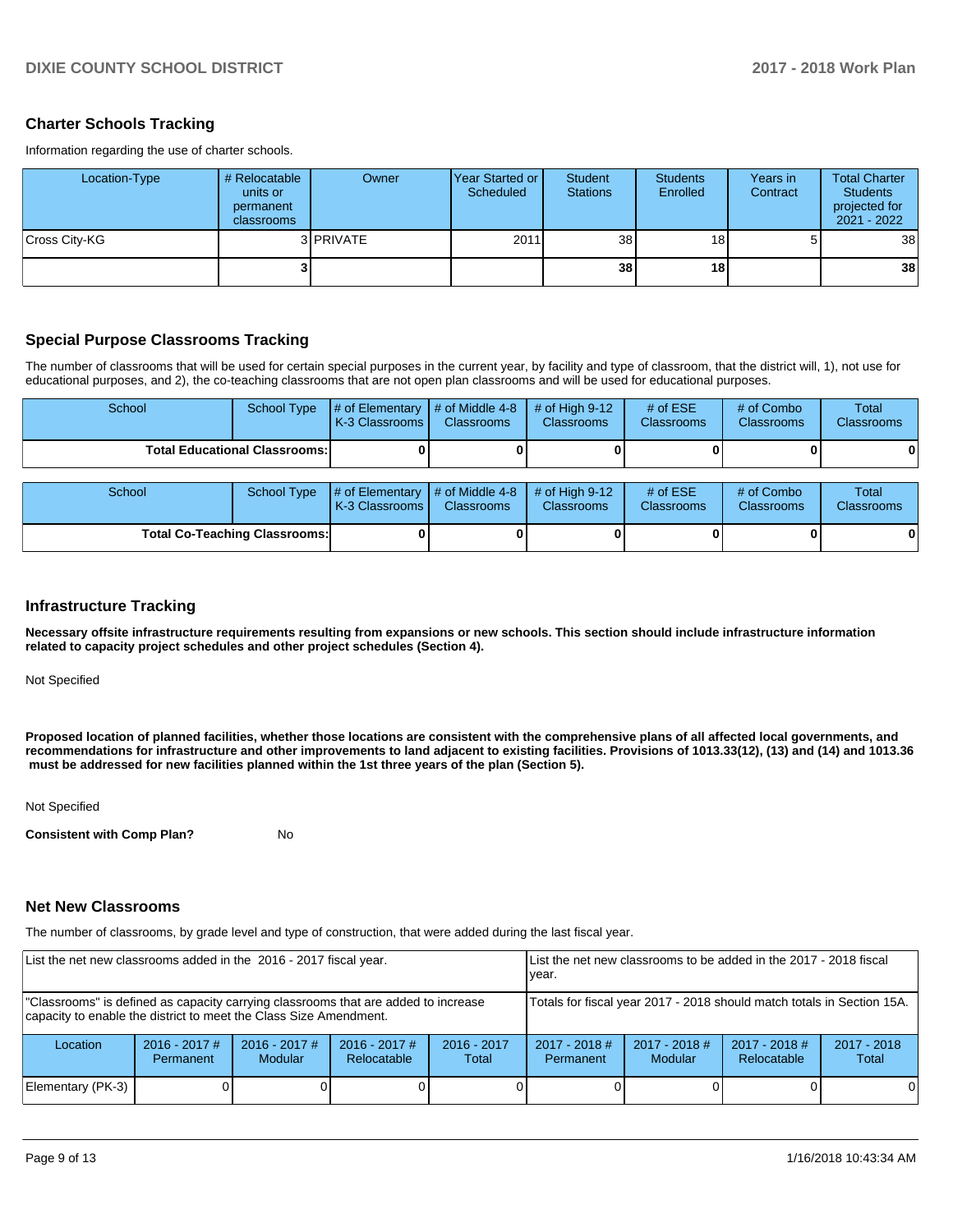| Middle (4-8) |   |   |  | OI |
|--------------|---|---|--|----|
| High (9-12)  | U |   |  | 01 |
|              | 0 | n |  | o  |

# **Relocatable Student Stations**

Number of students that will be educated in relocatable units, by school, in the current year, and the projected number of students for each of the years in the workplan.

| <b>Site</b>                             | 2017 - 2018 | $2018 - 2019$ | 2019 - 2020 | 2020 - 2021 | 2021 - 2022 | 5 Year Average |
|-----------------------------------------|-------------|---------------|-------------|-------------|-------------|----------------|
| <b>DIXIE COUNTY SENIOR HIGH</b>         |             |               |             |             |             |                |
| <b>OLD TOWN Education Complex</b>       |             |               |             |             |             |                |
| <b>JAMES M ANDERSON ELEMENTARY</b>      |             |               |             |             |             |                |
| <b>RUTH RAINS MIDDLE</b>                |             |               |             |             |             |                |
| <b>OLD TOWN ELEMENTARY</b>              |             |               |             |             |             |                |
| DIXIE COUNTY SENIOR HIGH (NEW)          |             |               |             |             |             |                |
| Totals for DIXIE COUNTY SCHOOL DISTRICT |             |               |             |             |             |                |

| LIOTAIS TOP DIXIE COUNT Y SCHOOL DISTRICT         |       |        |       |       |       |       |
|---------------------------------------------------|-------|--------|-------|-------|-------|-------|
| Total students in relocatables by year.           |       |        |       |       |       | 0     |
| Total number of COFTE students projected by year. | 1,971 | 994. ا | 2,004 | 2.026 | 2,036 | 2.006 |
| Percent in relocatables by year.                  | 0%    | 0%     | 0 % I | 0%    | 0 % I | $0\%$ |

#### **Leased Facilities Tracking**

Exising leased facilities and plans for the acquisition of leased facilities, including the number of classrooms and student stations, as reported in the educational plant survey, that are planned in that location at the end of the five year workplan.

| Location                          | # of Leased<br>IClassrooms 2017 -<br>2018 | <b>FISH Student</b><br><b>Stations</b> | <b>Owner</b> | # of Leased<br>Classrooms 2021 -<br>2022 | <b>FISH Student</b><br><b>Stations</b> |
|-----------------------------------|-------------------------------------------|----------------------------------------|--------------|------------------------------------------|----------------------------------------|
| <b>DIXIE COUNTY SENIOR HIGH</b>   |                                           |                                        |              |                                          |                                        |
| <b>OLD TOWN Education Complex</b> |                                           |                                        |              |                                          |                                        |
| JAMES M ANDERSON ELEMENTARY       |                                           |                                        |              |                                          |                                        |
| <b>RUTH RAINS MIDDLE</b>          |                                           |                                        |              |                                          |                                        |
| <b>OLD TOWN ELEMENTARY</b>        |                                           |                                        |              |                                          |                                        |
| DIXIE COUNTY SENIOR HIGH (NEW)    |                                           |                                        |              |                                          |                                        |
|                                   |                                           |                                        |              | U                                        |                                        |

#### **Failed Standard Relocatable Tracking**

Relocatable units currently reported by school, from FISH, and the number of relocatable units identified as 'Failed Standards'.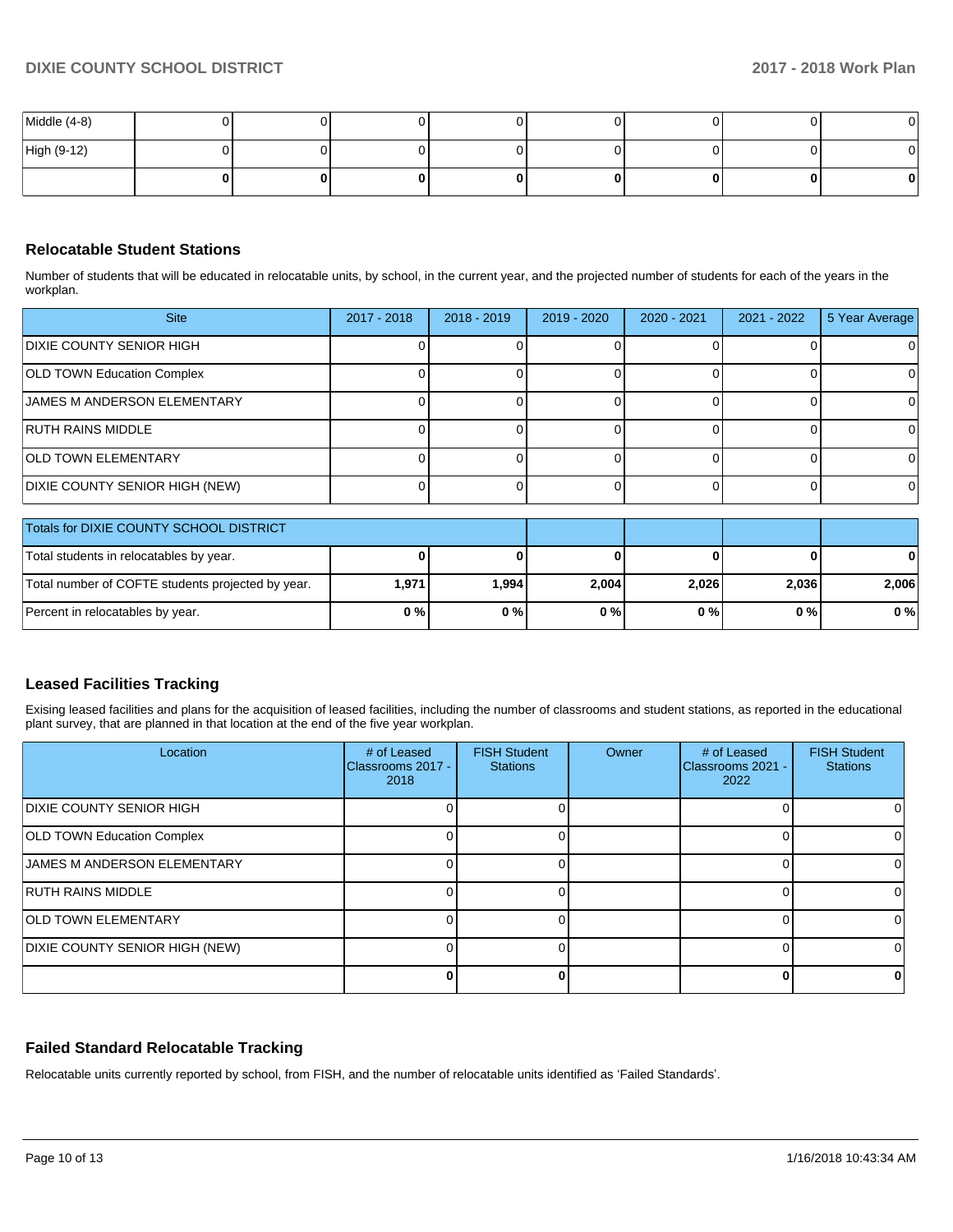Nothing reported for this section.

# **Planning**

#### **Class Size Reduction Planning**

**Plans approved by the school board that reduce the need for permanent student stations such as acceptable school capacity levels, redistricting, busing, year-round schools, charter schools, magnet schools, public-private partnerships, multitrack scheduling, grade level organization, block scheduling, or other alternatives.**

The District has sufficient permanent stations to meet its needs through 2014. The only district need is to replace the current High School and Middle School with a combined Middle/High School, which have significant safety issues. Some of which cannot be corrected and the balance are not economically feasable to correct.

#### **School Closure Planning**

**Plans for the closure of any school, including plans for disposition of the facility or usage of facility space, and anticipated revenues.** 

After Construction of the New Dixie County Middle High School, The current Dixie High School and Ruth Raines Middle School will be converted to other local use except for the Athletic Facilities. The Current Ruth Rains Middle School will become an Elementary School, The Current Anderson Elementary will be converted to District Administration and PK

# **Long Range Planning**

#### **Ten-Year Maintenance**

District projects and locations regarding the projected need for major renovation, repair, and maintenance projects within the district in years 6-10 beyond the projects plans detailed in the five years covered by the work plan.

Nothing reported for this section.

#### **Ten-Year Capacity**

Schedule of capital outlay projects projected to ensure the availability of satisfactory student stations for the projected student enrollment in K-12 programs for the future 5 years beyond the 5-year district facilities work program.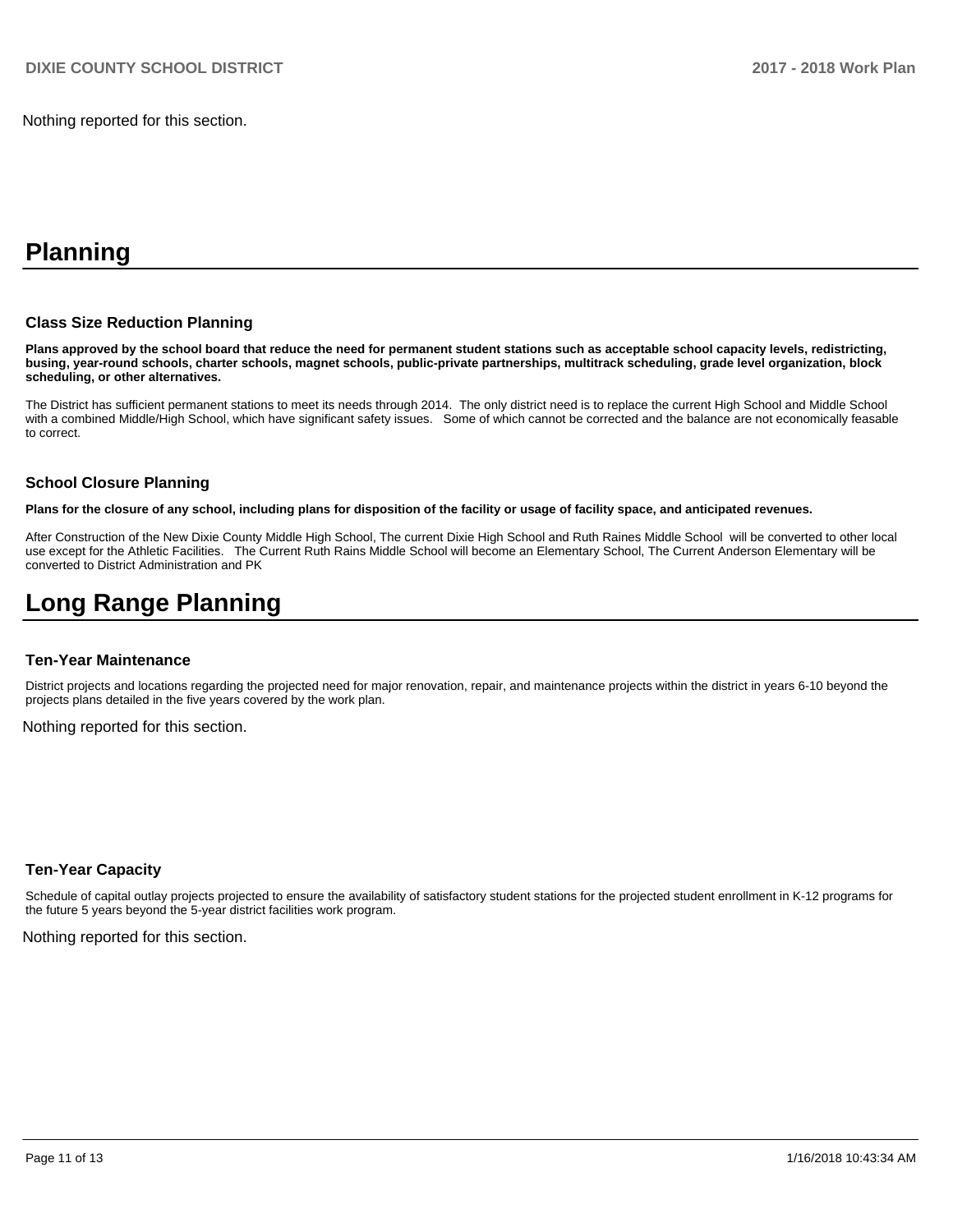### **Ten-Year Planned Utilization**

Schedule of planned capital outlay projects identifying the standard grade groupings, capacities, and planned utilization rates of future educational facilities of the district for both permanent and relocatable facilities.

| <b>Grade Level Projections</b>  | <b>FISH</b><br><b>Student</b><br><b>Stations</b> | Actual 2016 -<br><b>2017 FISH</b><br>Capacity | Actual<br>$2016 -$<br>2017<br><b>COFTE</b> | Actual 2016 - 2017<br><b>Utilization</b> | Actual 2017 - 2018 / 2026 - 2027 new<br>Student Capacity to be added/removed | Projected 2026<br><b>2027 COFTE</b> | Projected 2026 -<br>2027 Utilization |
|---------------------------------|--------------------------------------------------|-----------------------------------------------|--------------------------------------------|------------------------------------------|------------------------------------------------------------------------------|-------------------------------------|--------------------------------------|
| Elementary - District<br>Totals | 1.393                                            | 1,393                                         | 0.055.57                                   | 75.81 %                                  |                                                                              | 1.056                               | 75.81 %                              |
| Middle - District Totals        | 636                                              | 572                                           | 445.66                                     | 77.97 %                                  |                                                                              | 450                                 | 78.67%                               |
| High - District Totals          | 687                                              | 549                                           | 467.01                                     | 85.06 %                                  |                                                                              | 500                                 | 91.07%                               |
| Other - ESE, etc                | 995                                              | 50                                            | 5.50                                       | 12.00 %                                  |                                                                              | 50                                  | 100.00 %                             |
|                                 | 3,711                                            | 2,564                                         | 1,973.74                                   | 76.98 %                                  |                                                                              | 2,056                               | 80.19%                               |

**Combination schools are included with the middle schools for student stations, capacity, COFTE and utilization purposes because these facilities all have a 90% utilization factor. Use this space to explain or define the grade groupings for combination schools.** 

No comments to report.

#### **Ten-Year Infrastructure Planning**

**Proposed Location of Planned New, Remodeled, or New Additions to Facilities in 06 thru 10 out years (Section 28).**

Nothing reported for this section.

Plans for closure of any school, including plans for disposition of the facility or usage of facility space, and anticipated revenues in the 06 thru 10 out **years (Section 29).**

Nothing reported for this section.

#### **Twenty-Year Maintenance**

District projects and locations regarding the projected need for major renovation, repair, and maintenance projects within the district in years 11-20 beyond the projects plans detailed in the five years covered by the work plan.

Nothing reported for this section.

#### **Twenty-Year Capacity**

Schedule of capital outlay projects projected to ensure the availability of satisfactory student stations for the projected student enrollment in K-12 programs for the future 11-20 years beyond the 5-year district facilities work program.